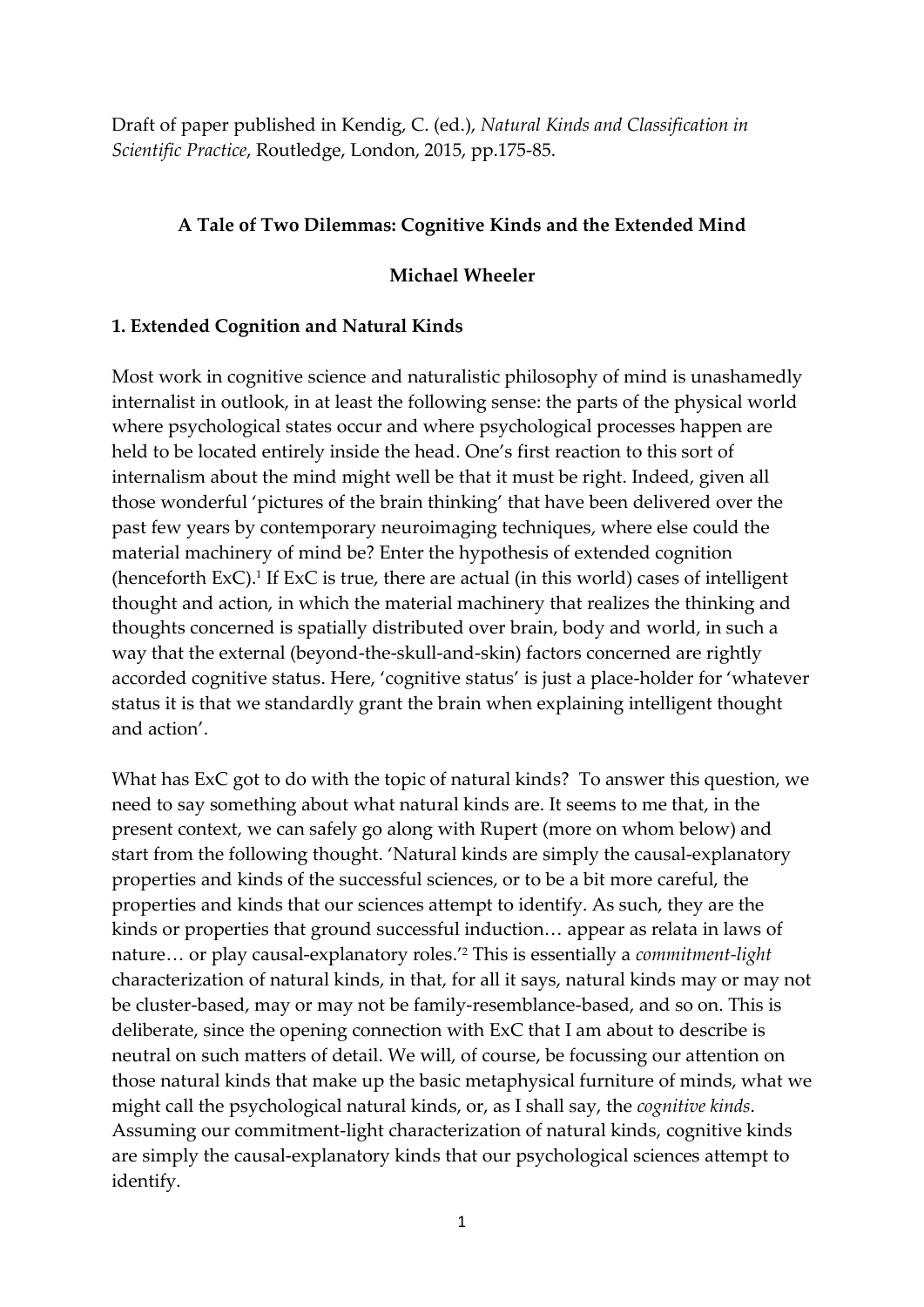Against this backdrop, ExC becomes linked to the question of cognitive kinds, and, as we shall see, to the more specific theme of taking scientific practice seriously in our understanding of such natural kinds, via a particular argument for ExC that takes its cue from the following claim by Clark and Chalmers: '[b]y using the 'belief' notion in a wider [i.e., extended] way, it picks out something more akin to a natural kind. The notion becomes deeper and more unified, and is more useful in explanation'<sup>3</sup> . Taking it for granted that the practice of explanation that is relevant here is explanation in cognitive science, this claim turns on the thought that a theoretical framework for cognitive science that endorses *extended cognitive kinds* – cognitive kinds whose physical instantiations are spread out over brain, body and world – will be explanatorily more powerful than one that does not. Add in the surely defensible thought that our best theoretical framework for cognitive science is also our most reliable guide to how nature is carved up into the cognitive and the non-cognitive, and we get what Rupert calls the *natural kinds argument for the extended mind* (henceforth NKA).<sup>4</sup>

As it happens, Clark and Chalmers themselves seem to believe that commonsense notions of psychological phenomena ought to play a regulative role in determining the cognitive kinds that are operative in scientific psychology. This opens the door to some thorny issues concerning the relationship between commonsense psychology and extended cognition,<sup>5</sup> but right now we can safely ignore such problems, since Rupert's interpretation of NKA takes commonsense psychology out of the picture. NKA, as Rupert understands it, attempts to establish ExC on the grounds that our best cognitive science will trade in extended cognitive kinds. Maybe these kinds will be identical to, or somehow influenced by, our commonsense psychological notions, or maybe they won't. In any case, it's the practice of science that ultimately calls the metaphysical shots. From now on, then, I am going to leave Clark and Chalmers almost entirely behind, and concentrate on the 'pure-science' interpretation of NKA proposed by Rupert.

# **2. The Rupert Dilemma**

Here is Rupert's formulation of NKA:

*Premise 1* If the most explanatorily powerful (known) framework for theorizing in a given domain presupposes a given taxonomy of states, we should at least tentatively accept the existence of states of the kinds in question.

*Premise 2* The most explanatorily powerful (known) framework for theorizing about intelligent behavior presupposes kinds that, in fact, have a significant number of instances external to the human organism.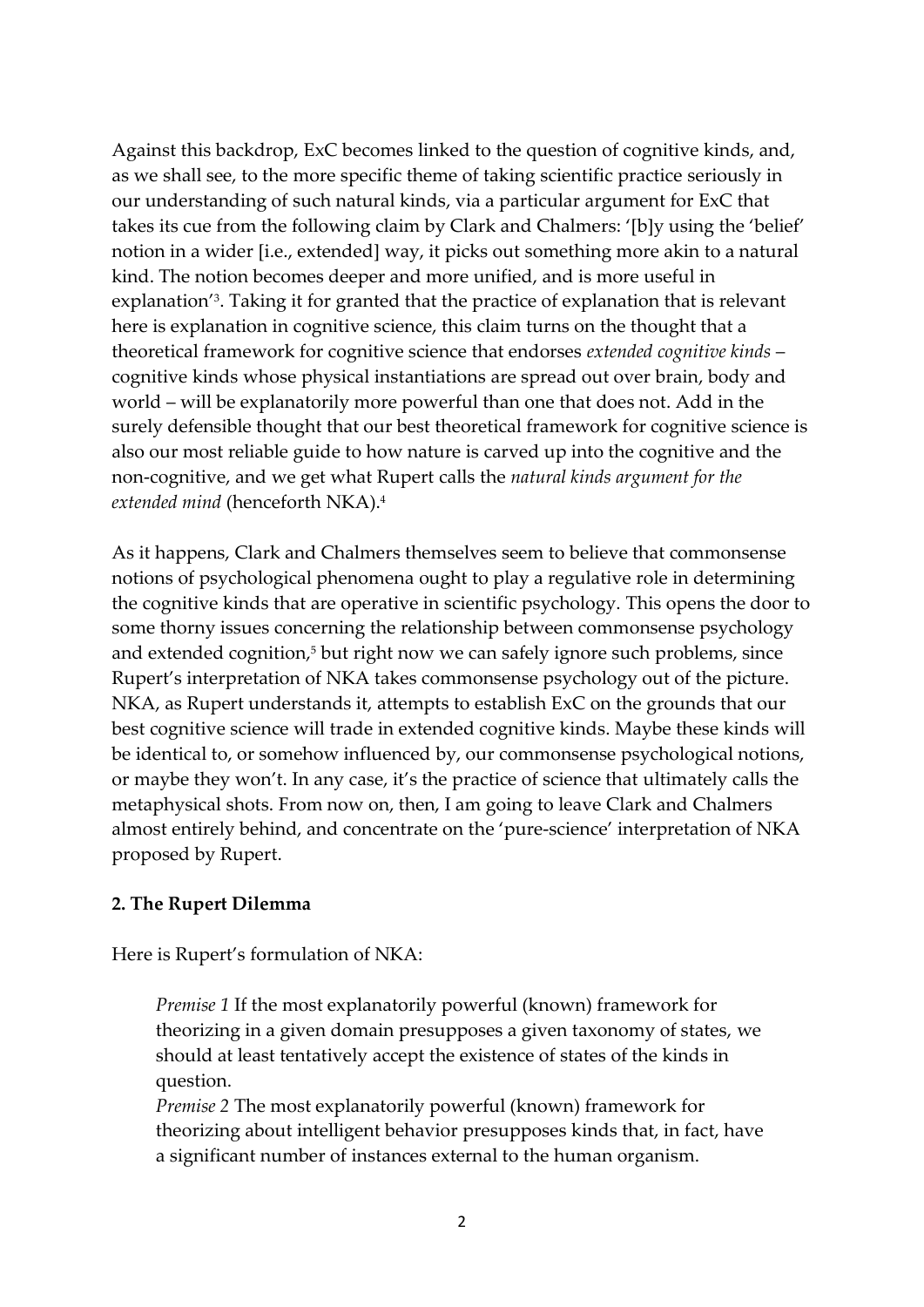*Conclusion* Therefore, we should at least tentatively accept the extended view of human cognition. 6

Premise 2 tells us that, for NKA to succeed, there would need to be causalexplanatory factors at work in our best known cognitive science that (i) count as cognitive kinds and (ii) have extended instances. Rupert claims that any attempt to find structures that satisfy these two necessary conditions runs aground on a dilemma. Let's call this the *Rupert Dilemma*. 7

To set things up, Rupert observes that any cognitive kind will be either fine-grained or coarse-grained, and either benchmarked or non-benchmarked. A *fine-grained* kind is one individuated by the sorts of detailed psychological properties and dynamics with which practising cognitive scientists are often concerned. A *coarse-grained* kind is one that is insensitive to such detailed properties and dynamics. A cognitive kind is *benchmarked* if the theorist has begun by singling out an uncontroversial case of a cognitive kind in a recognized group of thinkers and then proceeded to identify further instances of the same kind by way of similarity with that paradigmatic example. Given that the only cognition we know much about is human cognition, the natural choice of benchmark-supplying group will be human thinkers. A cognitive kind is *non-benchmarked* if one's individuation procedure does not turn on any such uncontroversial case. Rupert then assesses the different ways in which these principles of individuation might be combined by the proponent of ExC in her attempt to justify premise 2 of NKA. His test case is a core cognitive phenomenon, namely memory.

Let's begin by pruning the options. Although Rupert doesn't explicitly open his own treatment of NKA with this move, his view, as I understand it, is that there are really only two combinations of the foregoing individuating principles that stand any chance of success. That's because, for Rupert, whether we are on the hunt for finegrained or coarse-grained cognitive kinds, our theorizing has no viable point of departure other than the known instances of cognitive kinds that are ordinarily thought to be located in human brains. In light of this, any sort of non-benchmarked approach threatens to be a methodological disaster characterized by lost bearings and under-constrained speculations. So any prospect of justifying premise 2 of NKA by appeal to non-benchmarked cognitive kinds, whether fine-grained or coarsegrained, is summarily eliminated. We can simply ignore the two non-benchmarked options.

Two options remain. The first is to adopt a benchmarked, fine-grained approach to cognitive kinds, where the benchmark-supplying group is human beings. In considering this strategy, as applied to memory, Rupert first notes that the widespread view in cognitive science is that human memory is a massively diverse phenomenon involving many different mechanisms. This suggests that, from a fine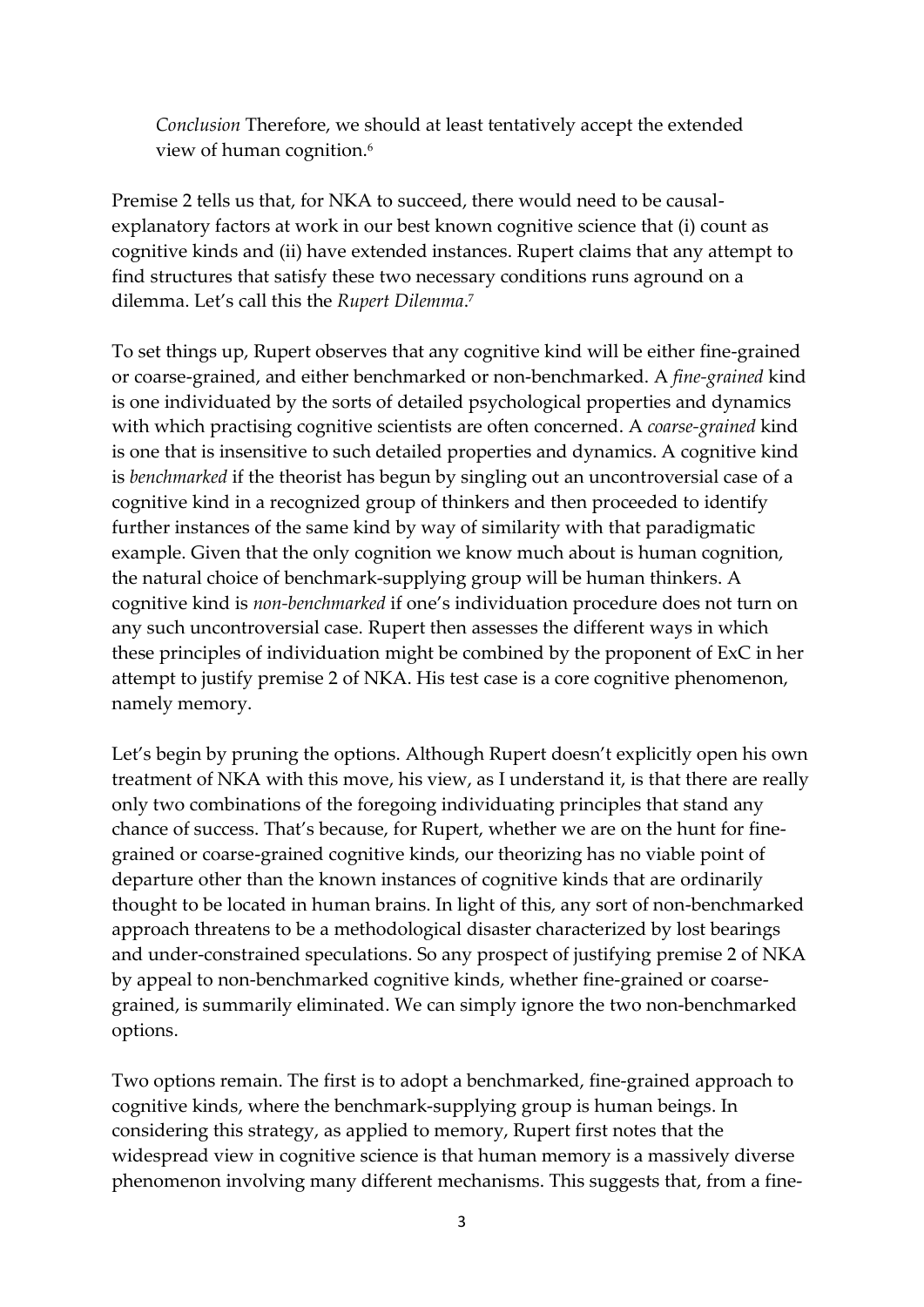grained perspective, memory isn't a cognitive kind at all, in which case necessary condition (i), as specified above, isn't satisfied. The fan of NKA might try to side-step this worry by taking the fine-grained causal-explanatory factors themselves to be the cognitive kinds. But then a different problem arises, namely that these kinds plausibly won't have extended instances, in which case condition (ii) isn't satisfied. To give just one illustrative example, there are psychological experiments which demonstrate that human organic memory is sensitive to what is called the generation effect, according to which subjects gain a mnemonic advantage by generating their own meaningful connections between paired associate items to be learned. Rupert argues that the generation effect will simply not occur in some candidates for extended memory systems (e.g., in a system according to which, during recall, the subject refers to a notebook in which the paired associates are accompanied by connection sentences produced by that subject during learning, but which were entered into the notebook by the experimenter). He concedes that it might occur in others (e.g., in a system according to which, during recall, the subject refers to a notebook in which the paired associates to be learned are accompanied by connection sentences produced and entered by that subject during learning). In the latter case, however, he suggests that the effect is an accidental feature, rather than an essential or defining dimension, of the candidate storage-and-retrieval system. The moral is this: if we individuate our memory-related cognitive kinds in a finegrained, benchmarked way (the generation effect being our illustrative example of a fine-grained property of human memory), then they don't have extended instances. Condition (ii) is not satisfied, premise 2 remains unjustified, and NKA fails.

The second, and only remaining, option is to adopt a benchmarked, coarse-grained approach to memory. Here, Rupert targets the issue of coarseness of grain (so, in fact, his argument would apply equally to a non-benchmarked, coarse-grained approach, but that option has already been eliminated). Rupert claims that if we individuate memory in a coarse-grained way, for example as the context-sensitive storage and retrieval of information, then although we may secure a structure that does important work in organizing the explanatory practices of cognitive psychologists, what we don't get is a cognitive kind. Consider the following case<sup>s</sup>, which may be thought of as an example of benchmarking, assuming our benchmarksupplying group can be stretched to include conceivable human beings. If a team of orthodox cognitive psychologists were introduced to an unusual human subject whose purely organic memory system didn't exhibit the generation effect, but who nevertheless continued to achieve the context-sensitive selective storage and retrieval of information, it seems clear that they wouldn't pronounce this subject to be lacking a memory. What this seems to indicate is that the generation effect is an accidental, rather than a defining, feature of human memory, and therefore that it would be a mistake to attend to such fine-grained features when individuating one's cognitive kinds. But now notice that if exhibiting the generation effect is not necessary for a system to instantiate the cognitive kind of (coarse-grained) memory,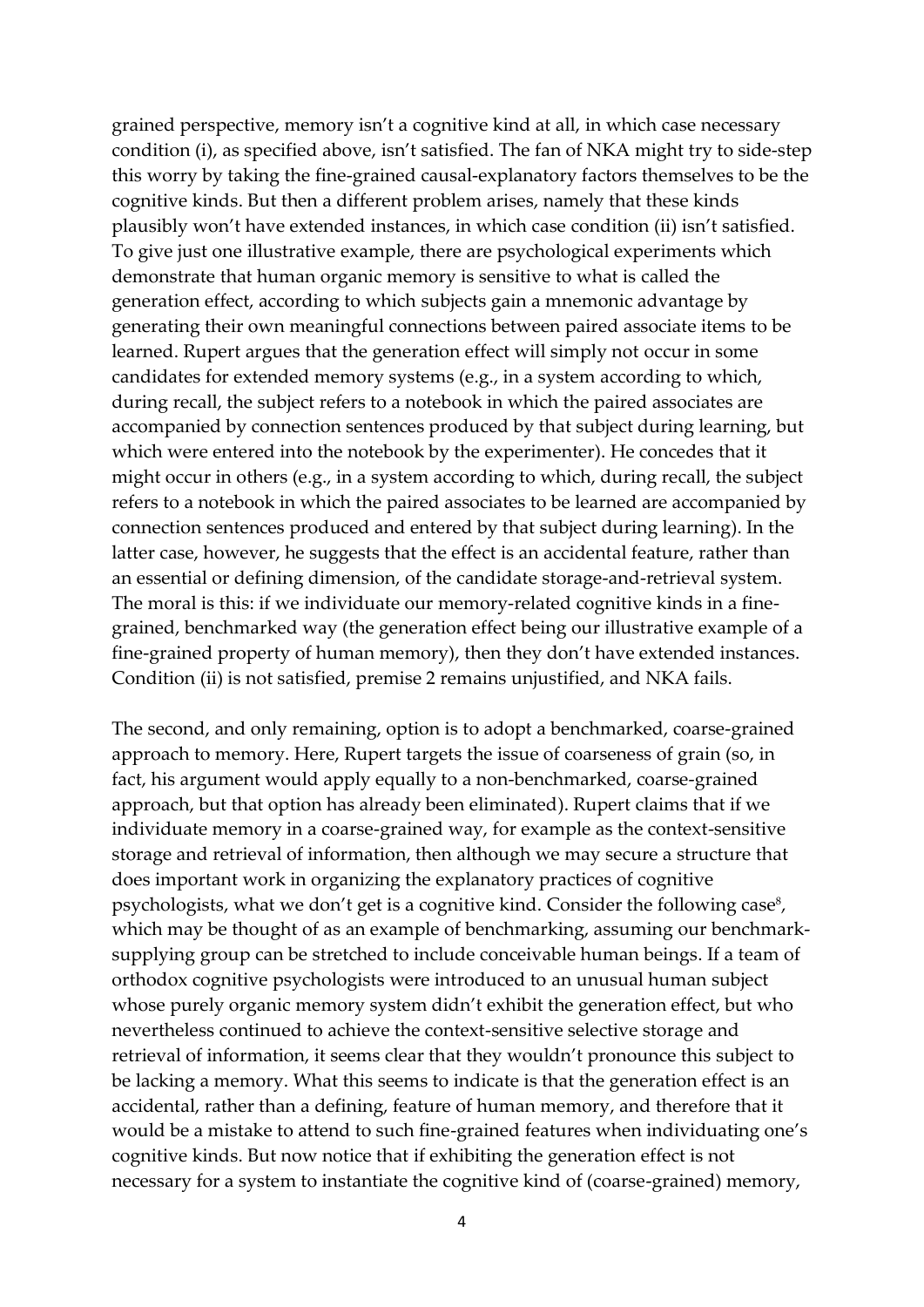then the failure of an extended storage-and retrieval system to exhibit that phenomenon is no barrier to it realizing the same cognitive kind. NKA is back in the game.

In response, Rupert argues that the genuine and important contribution that may be made by the notion of coarse-grained memory, in organizing and shaping the explanatory practices of cognitive psychologists, isn't sufficient for it to count as a genuine natural kind. Here Rupert draws an analogy with the notion of 'Bell Labs research', which is a convenient and useful notion for grouping together all the innovations that were developed in those labs, but one which carries no implication that the research thereby grouped together exhibits any fundamental unity. Similarly, 'memory' might be a convenient and useful term for grouping together some diverse processes that share certain behavioural similarities, but it carries no implication that the processes in question exhibit the kind of fundamental unity that would make memory a natural kind. So, how do we know when we are using an authentic coarse-grained natural kind term, rather than a merely organizational one? Rupert argues that what distinguishes a genuine coarse-grained scientific natural kind from a mere pragmatically useful grouping is that the various instances of a coarse-grained natural kind bear family resemblances to each other determined by overlaps between (a) the causal-explanatory elements that constitute those instances and (b) the relations between those elements. What this suggests is that if two phenomena are instances of a genuine coarse-grained natural kind, we will be able to get smoothly from the first to the second by, as Rupert puts it, 'tweaking and extending' the relevant scientific model (by adding a term, say, or by adjusting certain parameter values). This picture of natural kinds is mandated, argues Rupert, by the practice of scientists in taking an existing model of some recognized phenomenon and tweaking or extending that model in various ways in order to explain some new phenomenon, with the thought that if this can be achieved, then the new phenomenon is of the same kind as the first (that is, there is a coarse-grained kind that subsumes them both), whereas, if this cannot be achieved, the new phenomenon is of a different kind to the first (that is, there is no coarse-grained kind that subsumes them both).

At this point, one might complain that Rupert has just smuggled in an account of coarse-grained natural kinds that goes beyond the commitment-light notion of a natural kind that he endorses earlier in his treatment (see above). This is an issue to which we shall return. What is important right now is that if we generalize this part of Rupert's argument, we get the following result: plugging coarse-grained groupings of the sort envisaged – benchmarked or not – into NKA would deliver ExC, *if* those groupings were causal-explanatory in the right way so as to count as natural kinds; but they are not. Condition (i) is not satisfied, premise 2 remains unjustified, and NKA fails.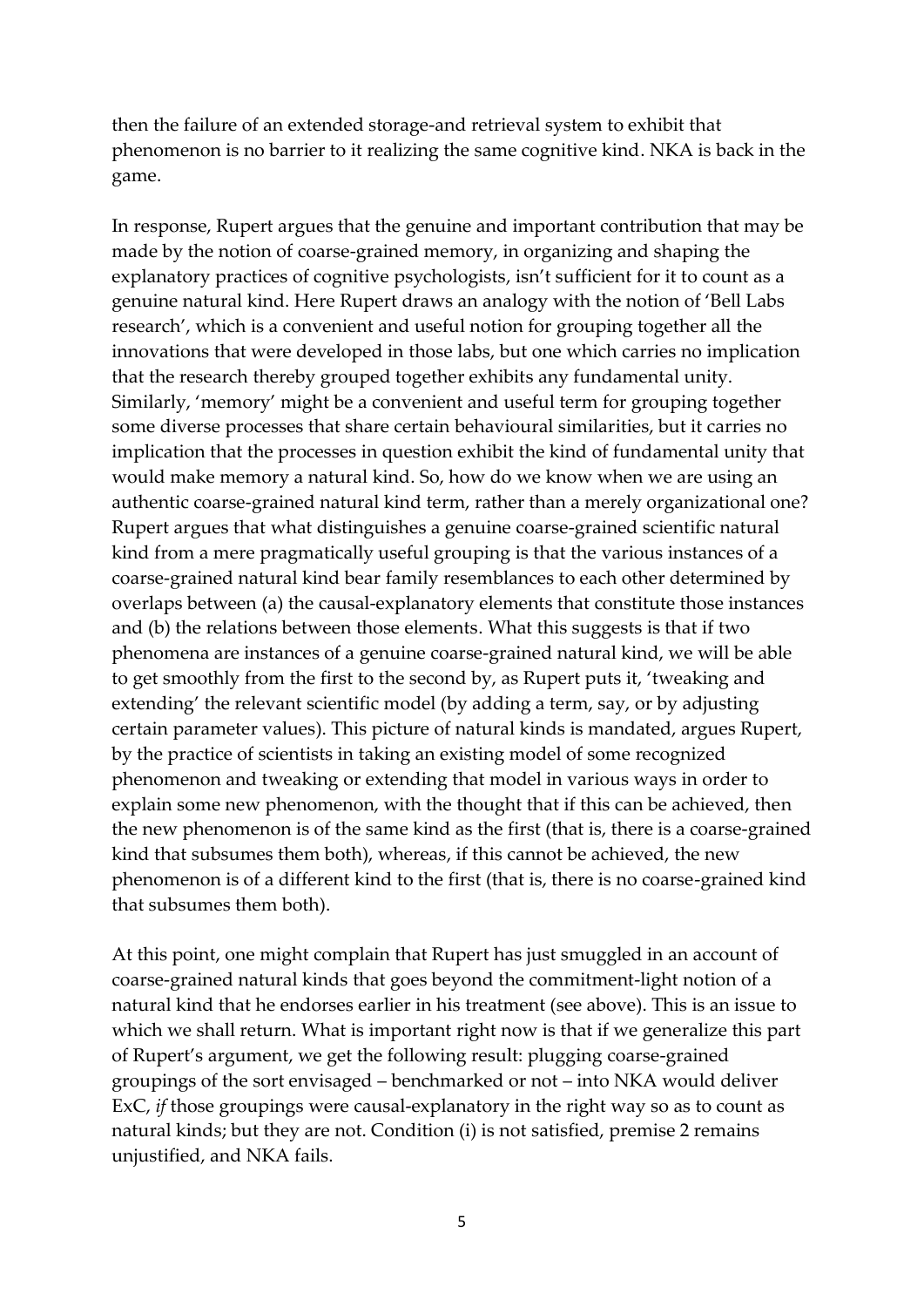We can now formulate the Rupert Dilemma.

*First horn*: If the fan of ExC individuates her cognitive kinds in a benchmarked, fine-grained way – say by appealing to the explanatory factors typically of interest in established human cognitive psychology – then the external elements in any candidate distributed system fail to count as cognitive kinds. Given the fact that, according to NKA, we find cognitive states and processes where, and only where, the cognitive kinds are, this means that the external elements in question fail to enjoy cognitive status (in the sense outlined earlier). So NKA fails.

*Second horn*: If, by contrast, the fan of ExC attempts to individuate her cognitive kinds in a benchmarked, coarse-grained way – one that is insensitive to the fine-grained character of human psychology as revealed by established cognitive psychology – then the structures that she ends up with are not cognitive kinds at all (wherever they are located). Given the fact that, according to NKA, we find cognitive states and processes where, and only where, the cognitive kinds are, this means that the external elements in question fail to enjoy cognitive status (in the sense outlined earlier). So NKA fails.

Given the assumption that we have exhausted all the available options for individuating cognitive kinds, Rupert concludes that NKA should be rejected.

# **3. Extended Physical Symbol Systems**

The first horn of the Rupert Dilemma would be defused, if there are benchmarked, fine-grained cognitive kinds with extended instances. I think it plausible that such kinds exist. Here is just one class of examples.

Bechtel<sup>9</sup> defends the view that high-end cognitive achievements such as linguistic behaviour, natural deduction and mathematical reasoning are often the result of sensorimotor-mediated interactions between internal connectionist networks (processing architectures inspired by the abstract organization of the brain) and certain external representational systems (e.g., mathematical languages, natural languages) in which atomic symbols are combined and manipulated according to the principles of a compositional syntax and semantics. The capacity of connectionist networks to recognize, and to generalize from, patterns in training data, plus the temporal constraints that characterize real embodied engagements with stretches of external symbol arrangements (e.g. different parts of the input will be available to the network at different times, due to the restrictions imposed by temporal processing windows) are harnessed to allow those networks to be appropriately sensitive to the structural properties of the external symbol system.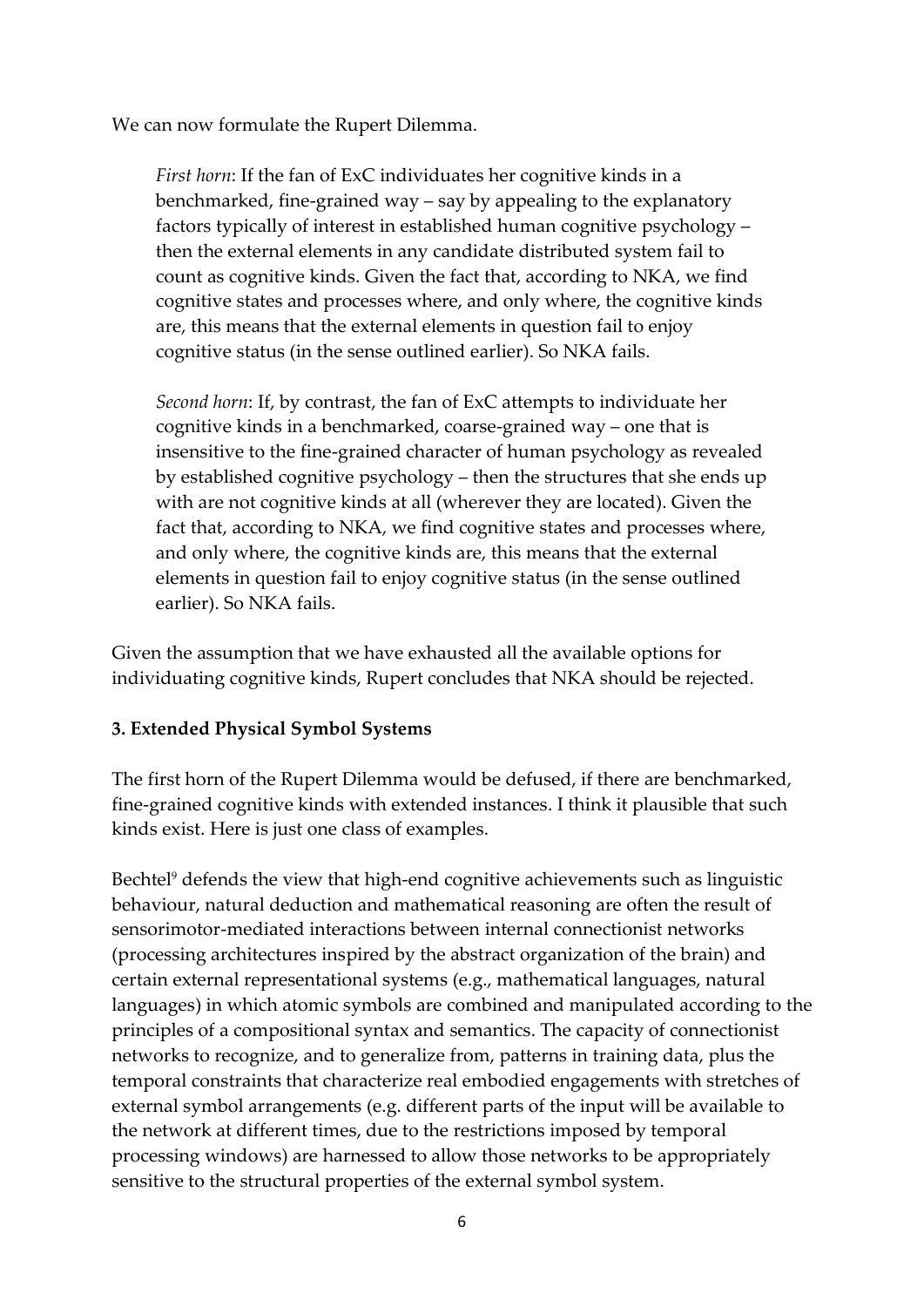Bechtel himself seems to hold that the genuinely cognitive part of the proposed distributed solution here remains skin-side.<sup>10</sup> But there is an alternative view available. <sup>11</sup> Newell and Simon once claimed (famously) that a suitably organized 'physical symbol system has the necessary and sufficient means for general intelligent action'. <sup>12</sup> A physical symbol system (henceforth PSS) is (roughly) a materially instantiated, automatic compositional system. More precisely, it is a material system in which atomic symbols are automatically combined and manipulated by structure-sensitive processes, according to the principles of a compositional syntax and semantics. Although Newell and Simon adopted what we might call an unrestricted form of this hypothesis (i.e., all cognition is the result of a suitably organized PSS), one might reasonably adopt a more restricted version. For example, let's proceed – as many classical computational psychologists focussed on the human mind manifestly have – by holding that a suitably organized PSS has the sufficient means for certain high-end cognitive achievements. I suggest that Bechtel's distributed architecture of an inner processing network coupled to an external symbol system qualifies as an extended PSS. Of course, more would need to be said to drive home this idea<sup>13</sup>, but let's assume that any concerns can be met. What we are pursuing is a benchmarked, fine-grained approach to cognitive kinds, since we are concentrating on the sorts of fine-grained causal-explanatory properties (those patterns of combinatorial symbol structure and coupled network dynamics specific to linguistic behaviour, natural deduction or mathematical reasoning) that an area of established human cognitive psychology (classical computational psychology) takes to be theoretically important. And yet, contra Rupert, the approach delivers extended cognitive kinds, in that some of the kind-constituting elements (the symbol structures) are externally located. By NKA, then, the Bechtel architecture is not only an extended PSS; it is also an extended cognitive system. With this, the first horn of the Rupert dilemma, and thus the dilemma itself, is neutralized. Resisting the temptation to retire early, however, let's see what the prospects are for nullifying the second horn too.

#### **4. Cognitive Kinds, Martian Kinds and the Sprevak Dilemma**

The second horn of the Rupert Dilemma would be defused, if there are benchmarked, coarse-grained cognitive kinds with extended instances. Recall that Rupert endeavours to block this thought by arguing that the coarse-grained structures on offer fail to count as natural kinds, because they fail his familyresemblance test. As Rupert explains: 'If, for example, a Martian exhibits memoryrelated behavior, but that behavior is produced by a collection of *very* different mechanisms from the ones that produce memory-related behavior in humans (and the Martian process is not amenable to tweak-and-extend modeling), then the Martian behavior is not produced by memories, at least not if we want to use 'memory' as a natural-kind term, rather than, say, as a merely organizational term'. $^{14}$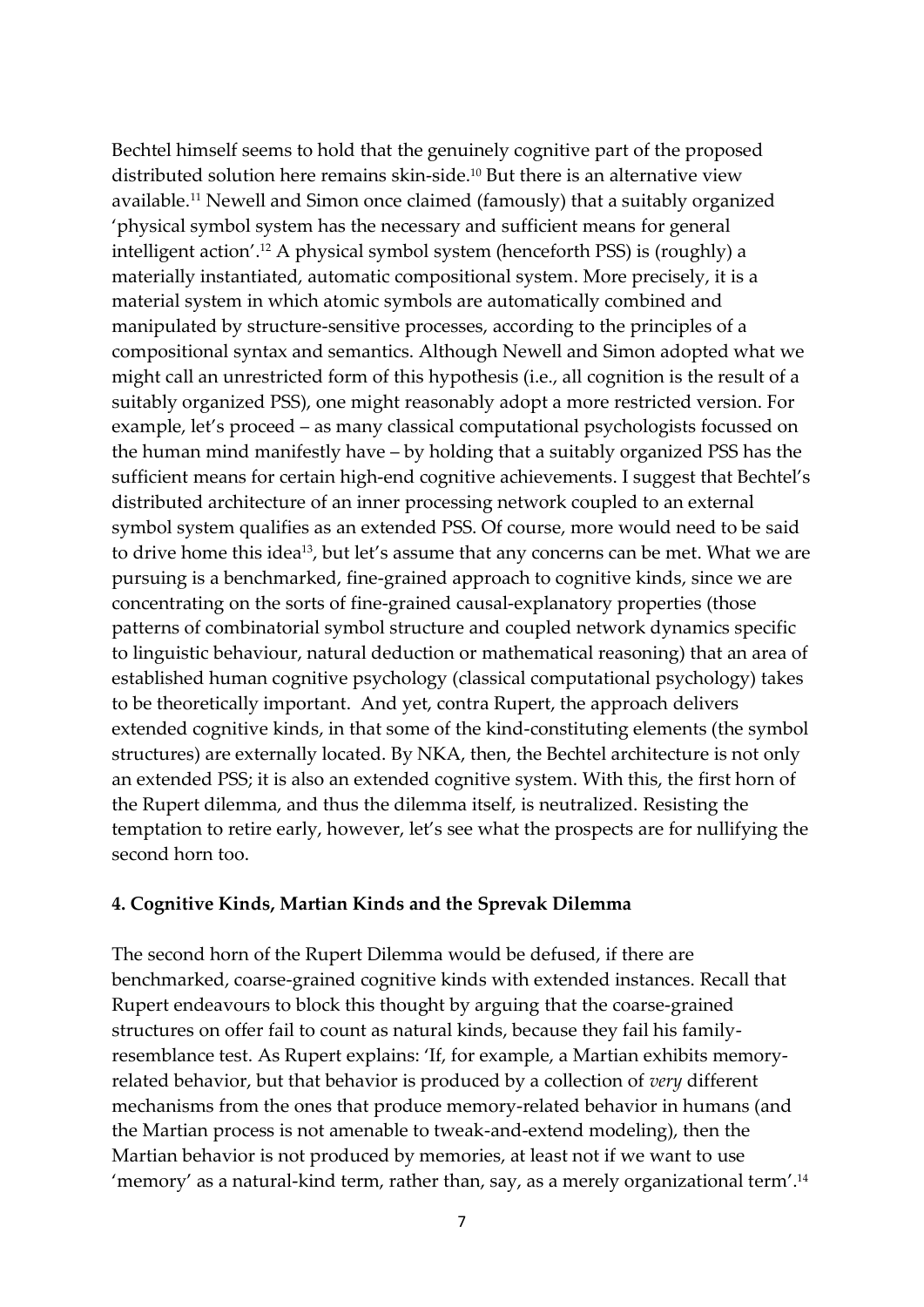This sets Rupert against a view that is expressed (although not thereby endorsed) by Sprevak as the *Martian intuition*. The Martian intuition is a multiple-realization principle that Sprevak takes to be at work in standard functionalist theorizing about the mind.

[I]t is possible for creatures with mental states to exist even if such creatures have a different physical and biological makeup to ourselves. An intelligent organism might have green slime instead of neurons, it might be made out of silicon rather than carbon, it might have different kinds of connections in its "nervous" system… The Martian intuition applies to fine-grained psychology as well as physiology: there is no reason why a Martian should have exactly the same fine-grained psychology as ours. A Martian's pain response may not decay in exactly the same way as ours, its learning profiles and reaction times may not exactly match ours, the typical causes and effects of its mental states may not be exactly the same as ours, even the large-scale functional relationships between the Martian's cognitive systems (e.g. between its memory and perception) may not exactly match ours.<sup>15</sup>

If we interpret the Martian intuition in terms of cognitive kinds, the moral for us is that the grain of our cognitive kinds needs to be set sufficiently coarsely so that Martian and human thinkers may share cognitive kinds, even if, at the fine-grained functional level, collections of very different mechanisms are operative. For reasons explained earlier, this sort of coarse-grained approach to cognitive kinds delivers ExC. More specifically, in the present context, the Martian intuition is supposed to strengthen NKA, because its independent plausibility adds weight against Rupert's apparently ExC-hostile account of what constitutes a genuine coarse-grained natural kind. Unfortunately, by using the Martian intuition to tip the scales in her favour, the proponent of NKA runs into trouble. For the Martian intuition helps to generate a second putative dilemma for ExC, a dilemma that has been lodged in the literature by Sprevak. Let's call this the *Sprevak dilemma*. 16

To bring the Sprevak dilemma into view, we need one more idea that is arguably at the heart of ExC, the so-called *parity principle*. <sup>17</sup> The parity principle asks us to consider an actual system that generates some psychologically interesting outcome and whose operation involves an important functional contribution from certain externally located elements. It then encourages us to imagine a hypothetical scenario in which exactly the same functional contribution, to an equivalent outcome, is made by certain internally located elements. Having taken this imaginative step, if we then judge that the internal realizing elements in the hypothetical case count as bona fide parts of a genuinely cognitive system, we ought to conclude that the very same status (i.e., cognitive status) should be granted to the external realizing elements in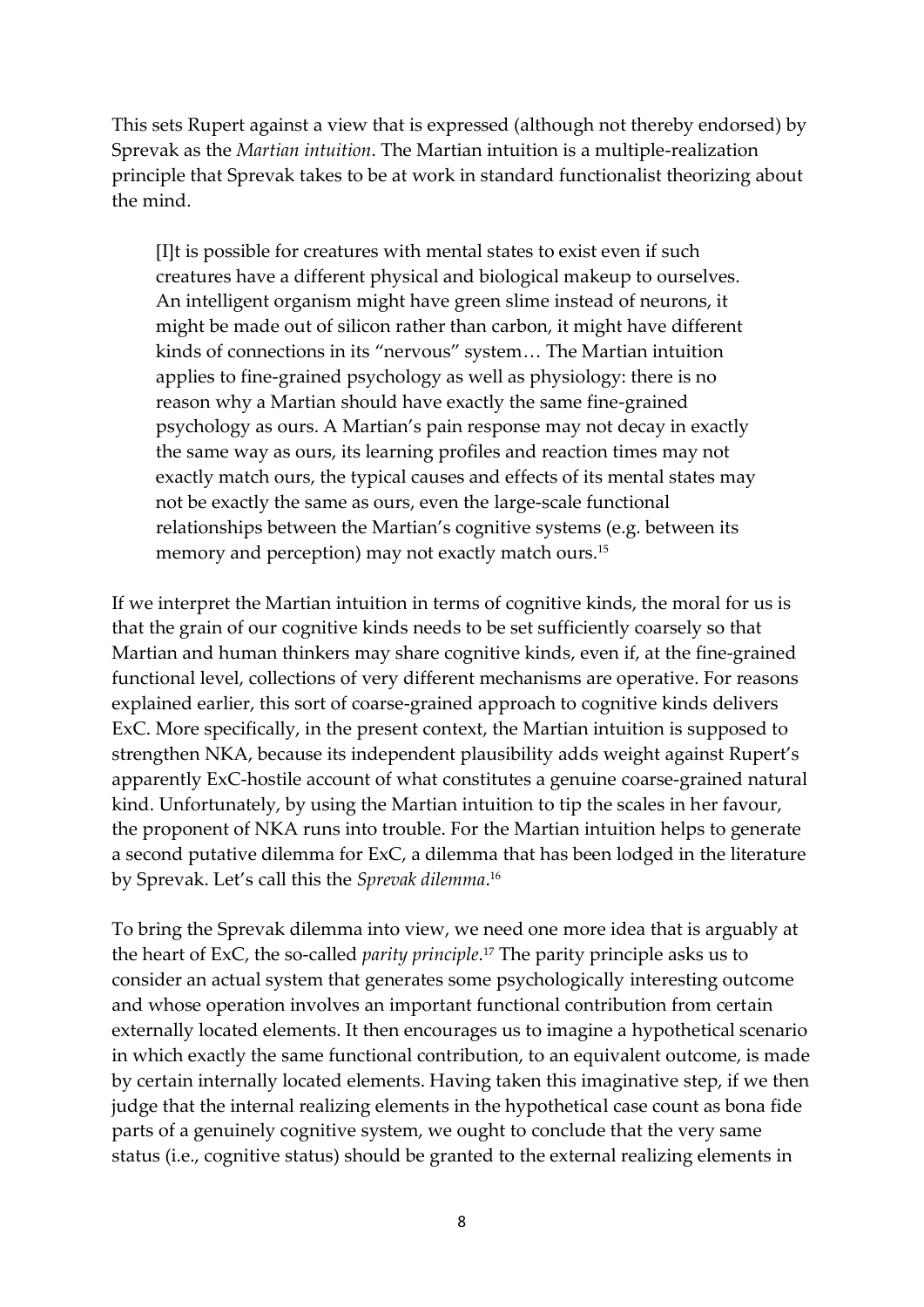the actual, environment-involving case. To do otherwise would be to succumb to neural chauvinism.

For the sake of argument, let's agree that the Martian intuition and the parity principle are indeed keystones of ExC. Given this, Sprevak argues as follows. Take an example of an externally located element that intuitively looks to be a wildly unlikely candidate for cognitive status. Now imagine a functionally equivalent element located inside the head of a Martian. According to the Martian intuition, we should grant that inner Martian analogue cognitive status. But then, according to the parity principle, we must also grant cognitive status to the externally located element identified at step one, the element, that is, that was offered as a wildly unlikely candidate for any such status. Thus, Sprevak concludes, ExC as characterized is unavoidably and wildly over-permissive with respect to what counts as cognitive, a fact which gives us good reason to reject the view. Of course, the advocate of ExC could avoid this problem of over-permissiveness, *if* she could either give up the Martian intuition (and so not count the inner Martian analogue as cognitive, thereby blocking the application of the parity principle) or give up the parity principle (and so not count the external element as cognitive, even if the internal Martian analogue does count); but (we have agreed) the Martian intuition and the parity principle are keystones of ExC, so she can give up neither. That's the Sprevak dilemma.

To see what has gone wrong<sup>18</sup>, we need to focus on how the above argument unfolds in the case of one of Sprevak's flagship examples of an external factor to which the granting of cognitive status would be excessively permissive, namely a so-farunused, not-even-known-about desktop computer program that calculates the dates of the Mayan calendar five-thousand years into the future. Sprevak invites us to consider a functionally equivalent program inside a Martian head. At this point the Martian intuition is supposed to kick in and the latter program qualifies for cognitive status. Since, by hypothesis, the external program and the in-the-head Martian program are functionally equivalent, the application of the parity principle then drives us into the arms of the troublesome conclusion that the desktop program is part of the computer user's extended mind.

How should the proponent of ExC respond? One promising move would be to deny that the Martian intuition requires the in-the-Martian-head program to be awarded cognitive status. This would block the subsequent, parity-based step in the argument. This looks to be eminently achievable. After all, the desktop program is presumably supposed to be an isolated and removable application, one that the human user would have to somehow find and learn how to use. It's plausibly this lack of any functional integration into an organized economy of existing cognitive states and processes that makes us want to resist the claim that the desktop program has cognitive status. But surely if we put a program like *that* in a Martian head, then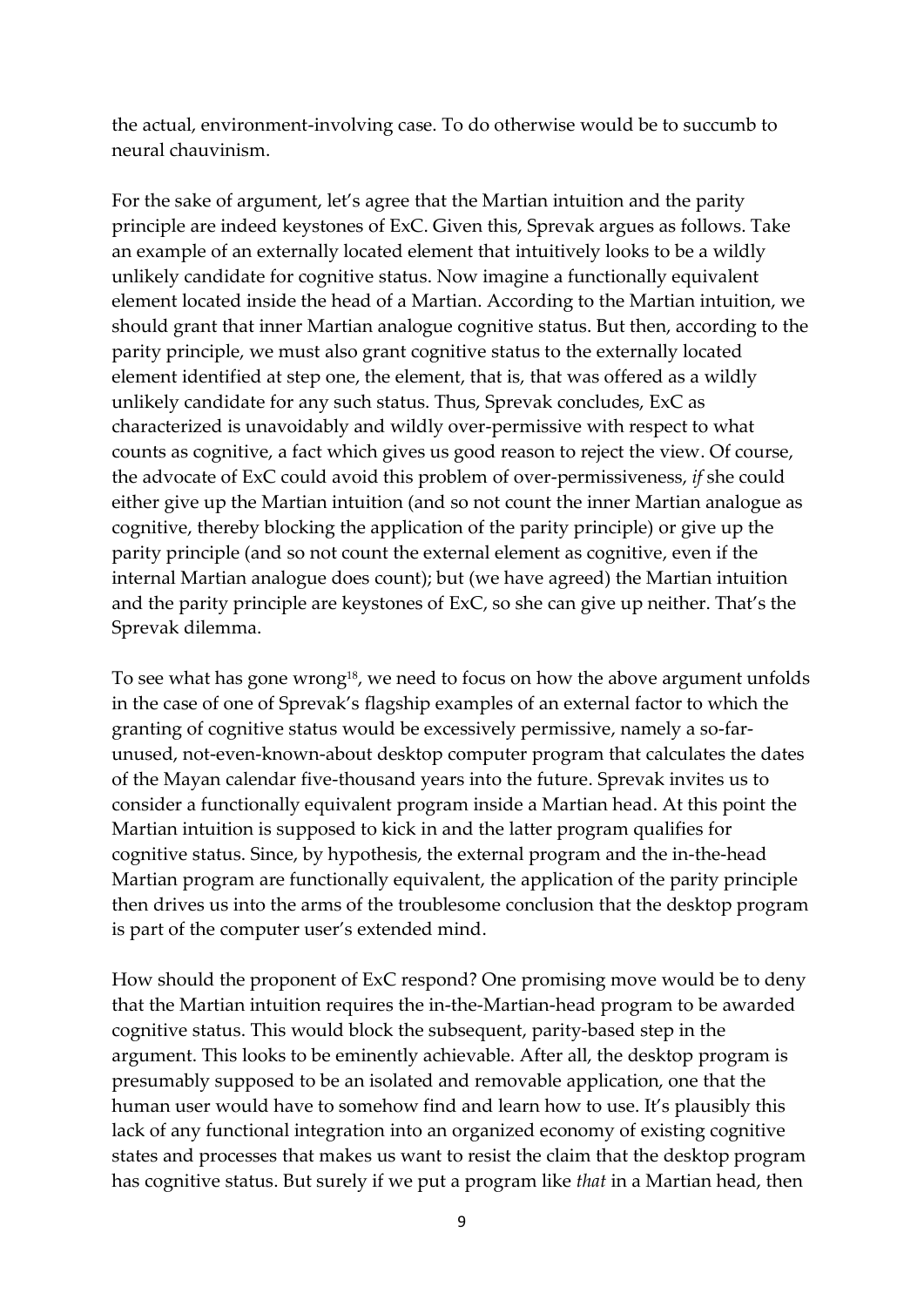we continue to have warrant to deny it cognitive status on precisely the same grounds, namely that it's insufficiently functionally integrated into the Martian's cognitive economy. Of course, the implication of this move is that we may well all carry around, in our heads, neurally realized structures that don't count as parts of our mental machinery, because those elements fail to meet the functional integration condition. But, unless one holds that merely being inside a head is sufficient for an element to enjoy cognitive status, whatever else may be true of that element, that idea seems perfectly innocuous. For example, the glial cells in our brains perform various incontestably non-cognitive tasks, such as holding neurons in place and supplying them with nutrients and oxygen. Furthermore, the idea of non-cognitive inner elements seems to be in harmony with the fair treatment ethos of the parity principle (which denies that spatial location is a relevant factor in determining cognitive status) and the Martian intuition (since where there is a lack of functional integration on the scale of the inner or outer Mayan calendar program, we are beyond talk of large-scale functional differences). With this, the Sprevak dilemma is neutralized.

It looks as if the only remaining challenge for the fan of NKA is to provide an explanation of how it is possible to secure genuine coarse-grained cognitive kinds with extended instances, while remaining mindful of Rupert's worry about merely organizational terms. Here is a proposal. Earlier in this chapter, I argued that, if we accept that being a PSS is sufficient for certain cognitive capacities, then the first horn of the Rupert Dilemma may be defused, because capacity-specific distributed arrangements of inner connectionist networks and external compositional symbol systems, coupled via sensorimotor control, provide us with examples of extended, benchmarked, fine-grained cognitive kinds. This way of salvaging NKA was purchased by highlighting the fine-grained properties and dynamics of such systems at a capacity-specific level. However, if we adjust our metaphysical spectacles, it is plausible that each of these capacity-specific arrangements counts as an instance of a bona fide *coarse-grained* cognitive kind, namely a PSS. Any temptation to think of 'PSS' as a 'merely organizational term' is surely misplaced, in virtue of the fact that the different capacity-specific arrangements in question will presumably exhibit the right sort of family resemblances to satisfy Rupert, namely overlaps between the causal-explanatory elements (structure-sensitive syntactic rules, compositional symbol structures) that figure in the different instances of PSSs which contribute to different high-end cognitive achievements. If this is right, then there are benchmarked, coarse-grained cognitive kinds with extended instances – namely extended PSSs – and the second horn of the Rupert dilemma is disarmed. Thus we arrive at a situation in which the proponent of ExC can comfortably occupy either horn of the Rupert dilemma. And that's another way of saying that there is no such dilemma after all.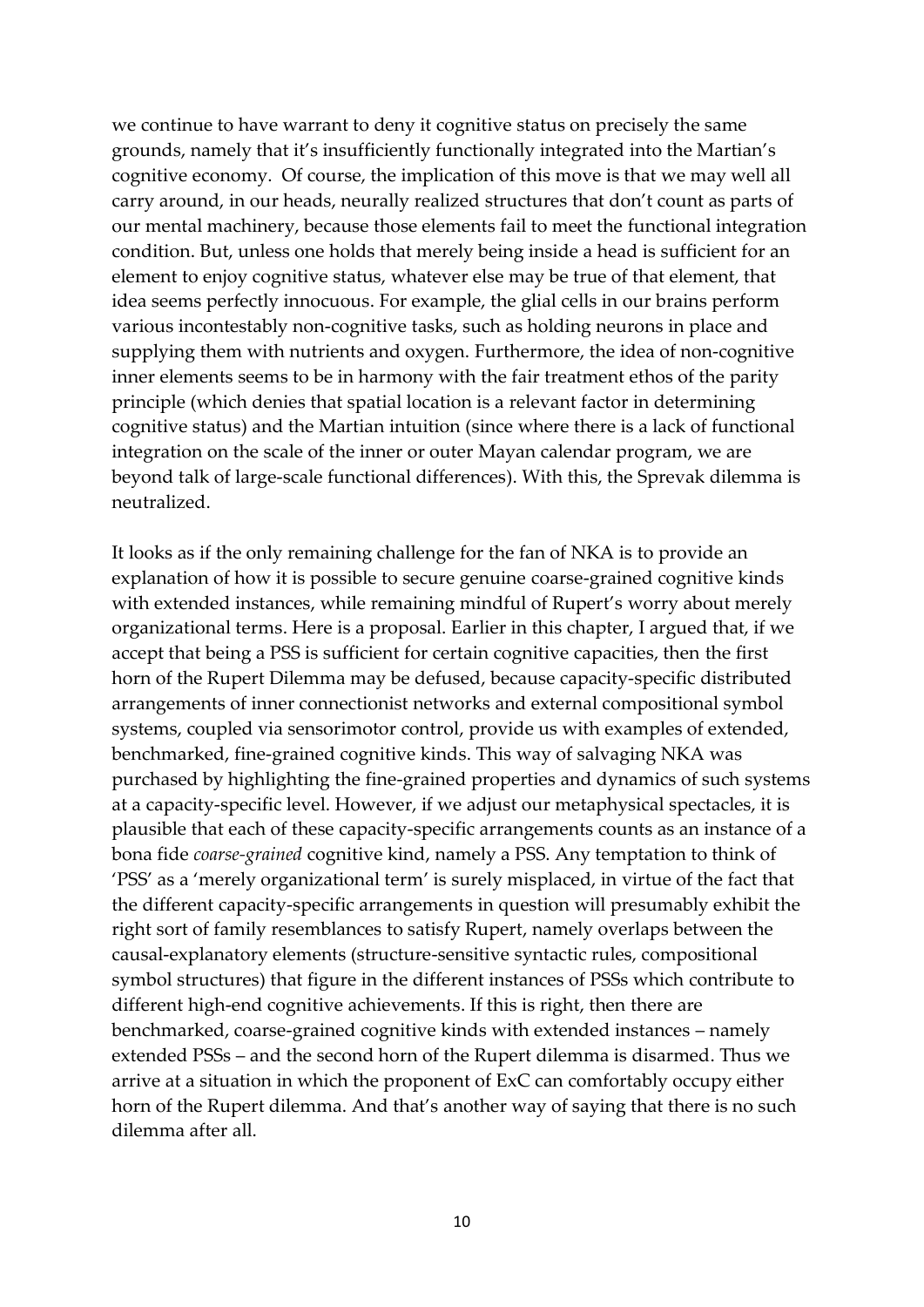### **5. Conclusion**

1

Faced with the Rupert dilemma and (in a supporting role) the Sprevak dilemma, it might have seemed as if this is the worst of times to be arguing for extended cognition by way of the thought that cognitive kinds – the causal-explanatory natural kinds that figure in the practice of our best cognitive science – have extended instances. But, as I have argued, it is in truth the best of times for this argument, because paying close attention to the relevant scientific practice reveals it to be hardily resistant to both dilemmas. We are in the epoch of the extended mind.<sup>19</sup>

<sup>&</sup>lt;sup>1</sup> The maiden voyage of ExC was in A. Clark and D. Chalmers, 'The Extended Mind', *Analysis*, 58: 1 (1998), pp .7-19; see also A. Clark, *Supersizing the Mind: Embodiment, Action, and Cognitive Extension* (New York: Oxford University Press, 2008). For a field-defining collection, see R. Menary (ed), *The Extended Mind* (Cambridge, Mass.: MIT Press, 2010). Throughout this chapter, I will use the terms 'mind' and 'cognition' interchangeably. This strikes me as standard practice in cognitive science. From this perspective, 'extended cognition' and 'the extended mind' are alternative names for the same view.

<sup>2</sup> R. Rupert, 'Memory, Natural Kinds, and Cognitive Extension; or, Martians don't Remember, and Cognitive Science is not about Cognition', *Review of Philosophy and Psychology*, 4: 1 (2013), pp. 25-47, p.28, note 2.

<sup>3</sup> Clark and Chalmers, 'The Extended Mind', p.14.

<sup>4</sup> R. Rupert, *Cognitive Systems and the Extended Mind* (Oxford: Oxford University Press, 2009); R. Rupert, 'Memory, Natural Kinds, and Cognitive Extension'. <sup>5</sup> See, for example, M. Wheeler, 'In Search of Clarity about Parity', *Philosophical Studies*, 152: 3 (2011), pp.417-425, and the response in A. Clark, 'Finding the Mind', *Philosophical Studies* 152: 3 (2011), pp.447-461.

<sup>6</sup> Rupert, 'Memory, Natural Kinds, and Cognitive Extension', p.29.

<sup>7</sup> Rupert, 'Memory, Natural Kinds, and Cognitive Extension'. An earlier presentation of the dilemma appears in Rupert, *Cognitive Systems and the Extended Mind*. My treatment draws on both pieces, but mostly on the former.

<sup>8</sup> M. Wheeler, 'In Defense of Extended Functionalism', in R. Menary (ed), *The Extended Mind*, pp.245-270.

<sup>9</sup> W. Bechtel, 'Natural Deduction in Connectionist Systems', *Synthese*, 101 (1994), pp.433-463; W. Bechtel, 'What Knowledge must be in the Head in order to Acquire Language', in B. Velichkovsky and D. M. Rumbaugh (eds), *Communicating Meaning: the Evolution and Development of Language* (Hillsdale, NJ: Lawrence Erlbaum Associates, 1996).

<sup>10</sup> Bechtel, 'Natural Deduction in Connectionist Systems', p.436.

<sup>&</sup>lt;sup>11</sup> See M. Wheeler, 'Embodied Cognition and the Extended Mind', in J. Garvey (ed), *The Continuum Companion to Philosophy of Mind* (London: Continuum, 2011), pp.220- 38; M. Wheeler, 'Revolution, Reform, or Business as Usual? The Future Prospects for